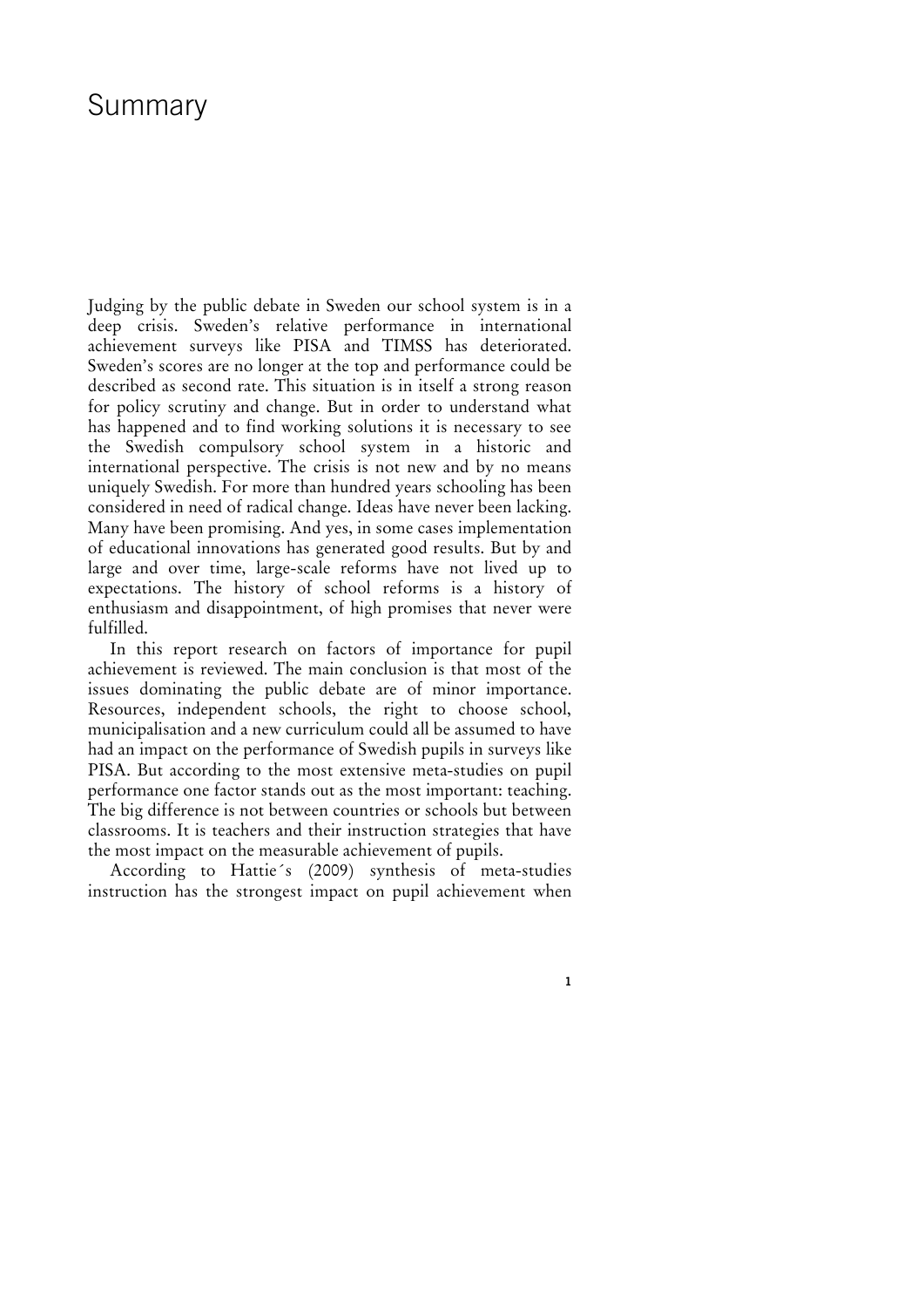the teacher is active, when teaching is visible to the pupils and learning is visible to the teacher.

Marzano (1998) uses meta-analyses in a different way, but comes to similar conclusions. The simple act of setting up explicit goals has a strong impact on pupil performance. Like Hattie Marzano stresses the power of feedback.

The report from the international consulting firm McKinsey (2007) does not look into differences between teaching methods but tries to find common patterns in school systems that are among the top performers in PISA. The conclusion is that three things matter the most:

- 1. getting the right people to become teachers
- 2. developing them into effective instructors
- 3. ensuring that the system is able to deliver the best possible instruction for every child.

There is a strong rationale for a policy aiming at the quality of classroom instruction. But how can the goal of higher teaching quality be reached? And why have reformers so often failed in the past? Part of the problem is that the goals of schooling have utopian traits and that they are not fully compatible. It is not easy for teachers to weigh the different official goals and make the moment-by-moment tradeoffs. So they resort to their own rules of thumb, which are easier to use and give them better guidance in the kind of dilemmas they encounter in classrooms. To reformers change is the overriding aim. For teachers this is never the case. They have to live with the full complexity of classroom life and handle the inevitable clashes of goals. One of the most pressing demands is the necessity of maintaining instruction momentum. An unexpected question from a pupil could in theory give the teacher an opportunity to deepen the analysis and provide new insights to the studied topic. But in practice the teacher also runs the risk of loosing momentum and obscuring the structure of the lesson.

The basic institutional conditions of schooling are the same all over the world. Some of the reforms implemented in Sweden during the last decades follow international trends. Many countries have decentralised administrative responsibilities and carried out a model of management by objectives. However, the Swedish blend of reforms is unique, and the implementation of reforms has been

**2**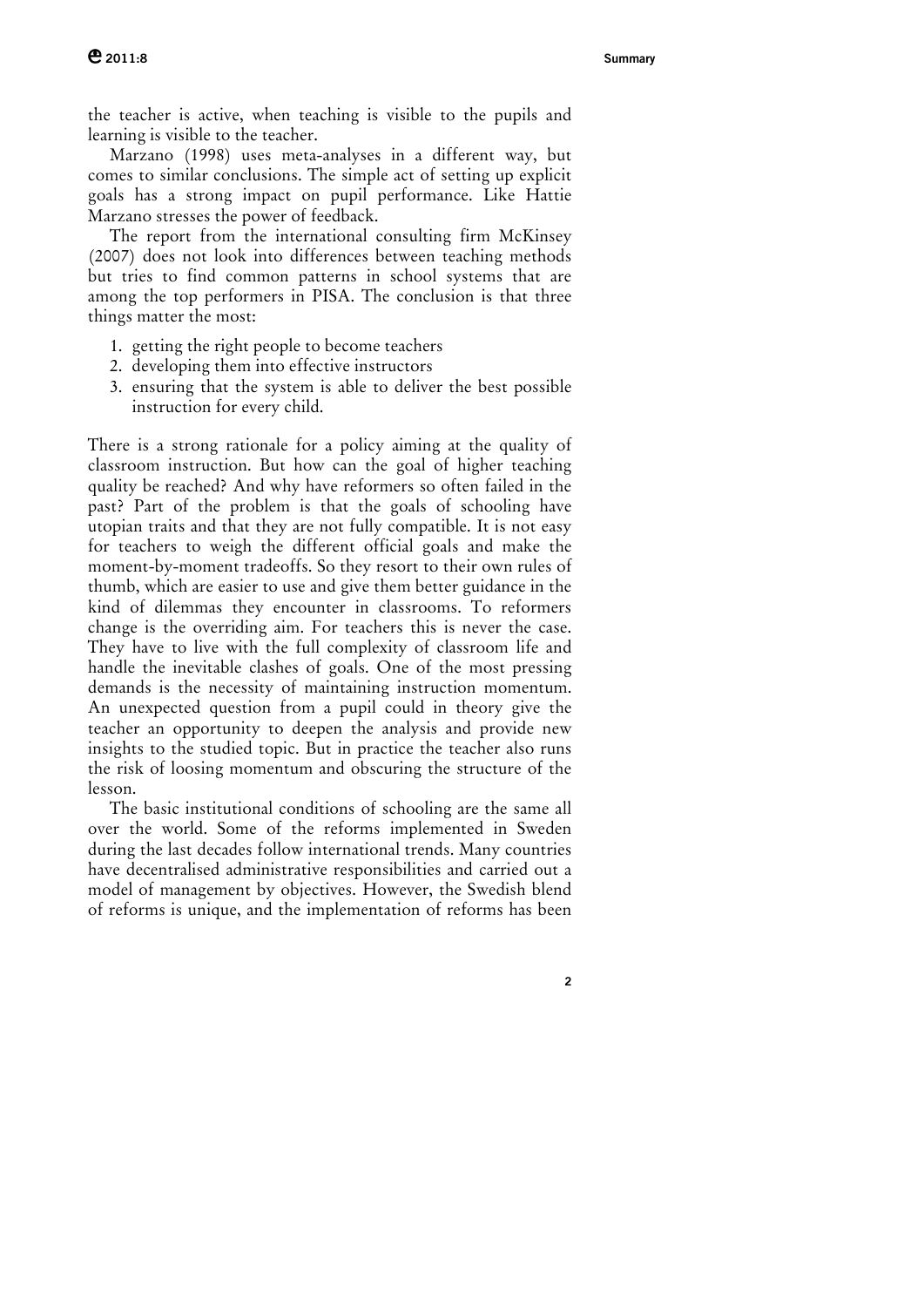quite radical. Sweden had a uniform and centralised school system that was transformed into a decentralised system with growing elements of free choice and competition between schools. The 1994 curriculum for the compulsory school system strengthened the trend. It was an explicit aim to move responsibility from the state level to the schools, and it became an indirect consequence that teachers took a step back to let pupils take more responsibility for their own learning.

Not all these changes have necessarily been negative. But the interplay between them has obscured the mission of teachers and has had the consequence that pupils too often have been left without needed guidance.

Individuals who do not know what is being expected of them and who have no clear image of the goal will not grow as their responsibilities increase. They get disoriented and passive. It cannot be proved that this is the destructive force behind the negative trend in Sweden's educational performance. But taken together, what we know about the importance of active teaching and what we know about the international top performing school systems give us reasons to regard the development of the Swedish school system as problematic. It was not hard to see the intention of the national government to give municipalities more administrative power and to let teachers use their own pedagogical discretion. But how would the void after the state be filled? Where were the new boundaries between municipalities, school leadership and teachers? The expansion of independent schools and the right to choose school strengthened competition. Schools engaged in marketing. They all tried to convince pupils and parents that they had something unique to offer. This need to stress the distinctive features of the individual school can be a uniting force within the local school unit. But it is not obvious how these local school innovations are consistent with the professional duties of teachers to realize the national educational goals. The task of the teacher has become even more complex and permeated with contradictions.

If the aim of the national school policy is to improve pupil achievement teachers must both feel the obligation to improve their own instruction and that they are being offered useful solutions to problems they face in their classroom. If teachers perceive the political demands as hostile to teachers they will probably choose defensive strategies that protect their own

**3**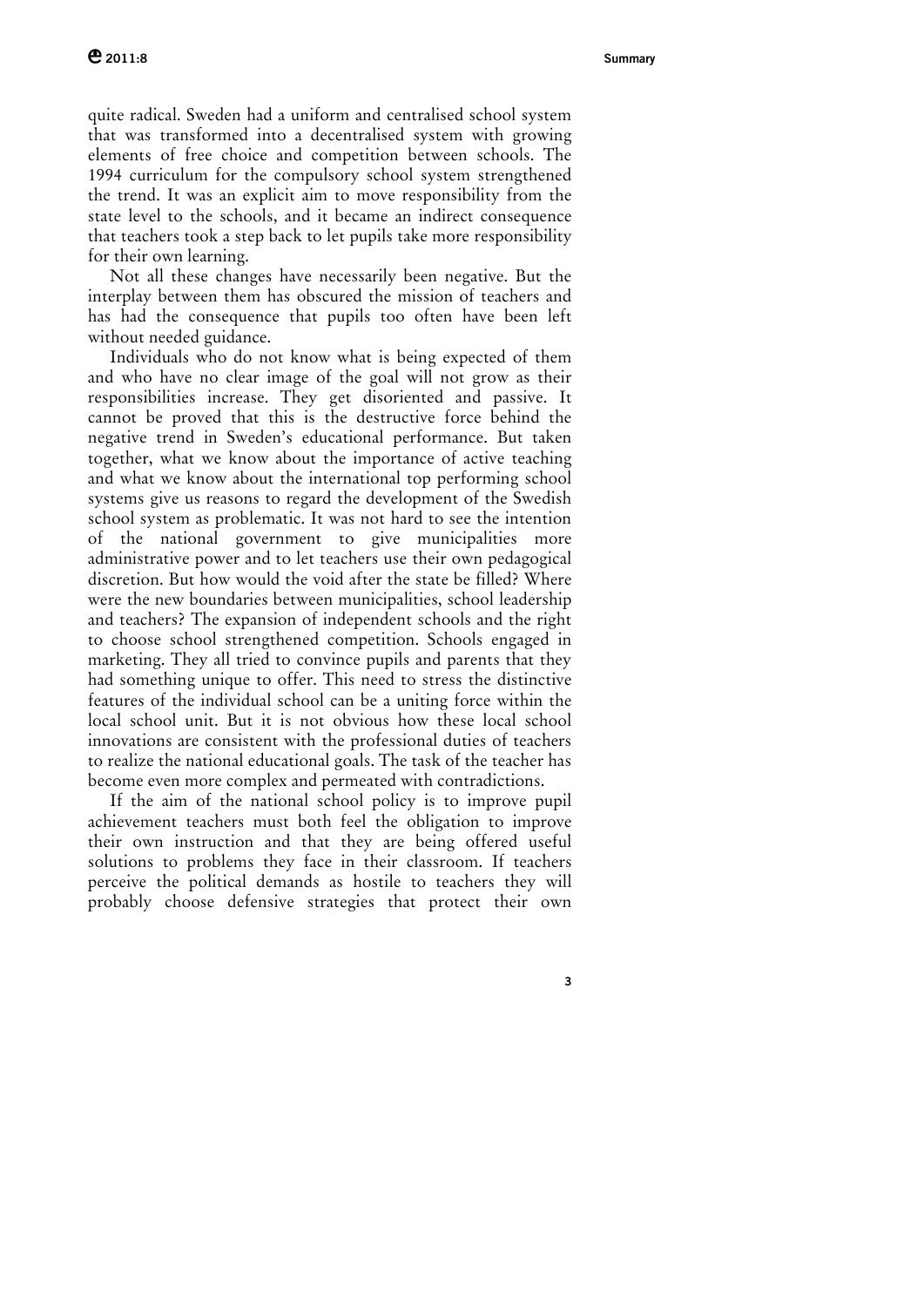**4**

interests. These strategies maybe ineffective or even counterproductive in achieving the goal of enhanced pupil learning. If the national policy focused solely on teacher autonomy, without a combination of pressure and support, there would be a great risk of stagnation for teachers and for the school system as a whole. An interesting example of an educational system where teachers are given extensive autonomy is Finland. Finnish teachers are well educated and possess a high degree of professional discretion. There are no national inspections. Still teachers are subject to a kind of pressure. The system is characterized by uniform standards and high expectations.

In recent years, research on teacher development has highlighted that the most effective programs are those that both engage external expertise and let teachers take part in some kind of community of practice (Timperley et.al., 2007). However, in the current Swedish context there are obvious obstacles to implementing a national policy to achieve this: The reforms of the 1990´s decentralized decision making to the municipal level. The number of independent schools has grown fast. It is no longer the role of the state to answers the question: How should teachers teach?

Just offering support to those who ask for it is hardly a solution. Myndigheten för skolutveckling was created as a national resource centre but never developed into a real change agent. The question is: What can national policymakers do to create a pressure that generates a demand for effective support for the professional development of teachers? And how can they avoid that such an intervention would be too heavy-handed and cause more problems than it would solve? Policy makers who choose this path must be aware of the delicacy of the task. But evidence from countries among the top performers in international surveys give us reasons to believe that a working balance of pressure and support can indeed be found.

How Sweden should find such a balance is a question without a simple answer. The task is so complex that the only way to find out is by trying, adjusting and trying again. However, a reasonable start would be to found a national school policy on some of the structural insights that research on teaching and teacher development give us. The central government should neither prescribe how teachers teach nor decide which teacher development programs they take part in. But there should be a